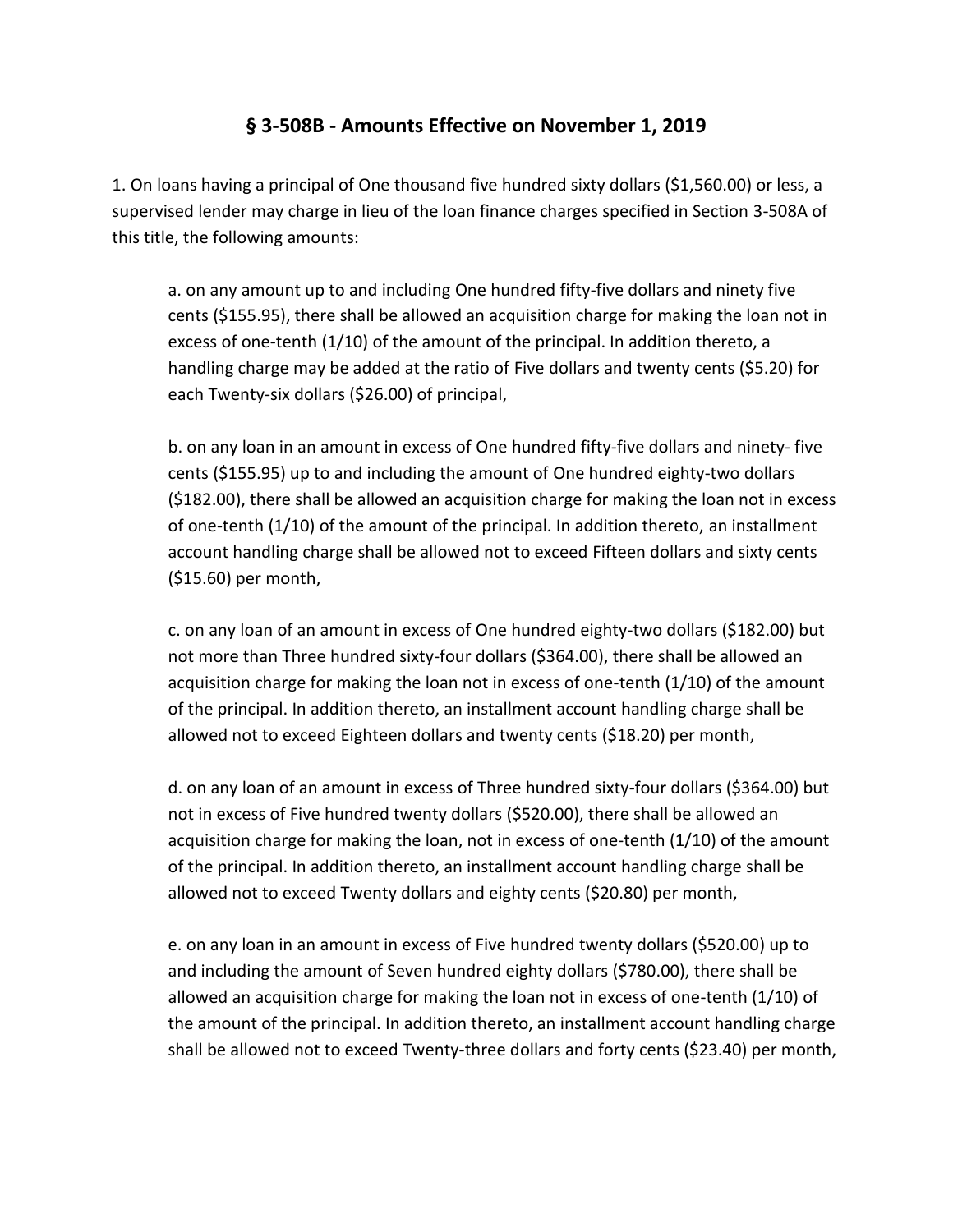f. on any loan of an amount in excess of Seven hundred eighty dollars (\$780.00), but not more than One thousand forty dollars (\$1,040.00), there shall be allowed an acquisition charge for making the loan not in excess of one-tenth (1/10) of the amount of the principal. In addition thereto, an installment account handling charge shall be allowed not to exceed Twenty-six dollars (\$26.00) per month,

g. on any loan of an amount in excess of One thousand forty dollars (\$1,040.00), but not more than One thousand three hundred dollars (\$1,300.00), there shall be allowed an acquisition charge for making the loan not in excess of one-tenth (1/10) of the amount of the principal. In addition thereto, an installment account handling charge not to exceed Twenty-six dollars and eighty cents (\$28.60) per month, and

h. on any loan of an amount in excess of Two Hundred Fifty Dollars (\$250.00) but not more than One thousand three hundred dollars (\$1,300.00), there shall be allowed an acquisition charge for making the loan not in excess of one-tenth (1/10) of the amount of the principal. In addition thereto, an installment account handling charge not to exceed Thirty-one dollars and twenty cents (\$31.20) per month.

2. The maximum term of any loan made under the terms of this section shall be one (1) month for each Ten Dollars (\$10.00) of principal up to a maximum term of eighteen (18) months. Provided, however, that under subparagraphs e through h of paragraph 1 of this subsection the maximum terms shall be one (1) month for each Twenty Dollars (\$20.00) of principal up to a maximum term of eighteen (18) months.

3. The minimum term of any loan made under the terms of subparagraphs a through h of paragraph 1 of this subsection shall be no less than sixty (60) days. Any loan made under the terms of this section shall be scheduled to be payable in substantially equal installments at not less than thirty-day intervals, with the first installment to be scheduled to be due not less than one (1) calendar month after the date such loan is made.

4. Loans made under this section may be refinanced or consolidated according to the provisions of this section, notwithstanding anything in Section 2-101 et seq. of this title to the contrary. When a loan made under this section is refinanced or consolidated, installment account handling charges on the loans being refinanced or consolidated must be rebated pursuant to the provisions regarding rebate on prepayment (Section 3-210 of this title) as of the date of refinancing or consolidation. For the purpose of determining the amount of acquisition and installment account handling charges permitted in relation to the refinancing or the consolidation of loans made under this section, the principal resulting from the refinancing or